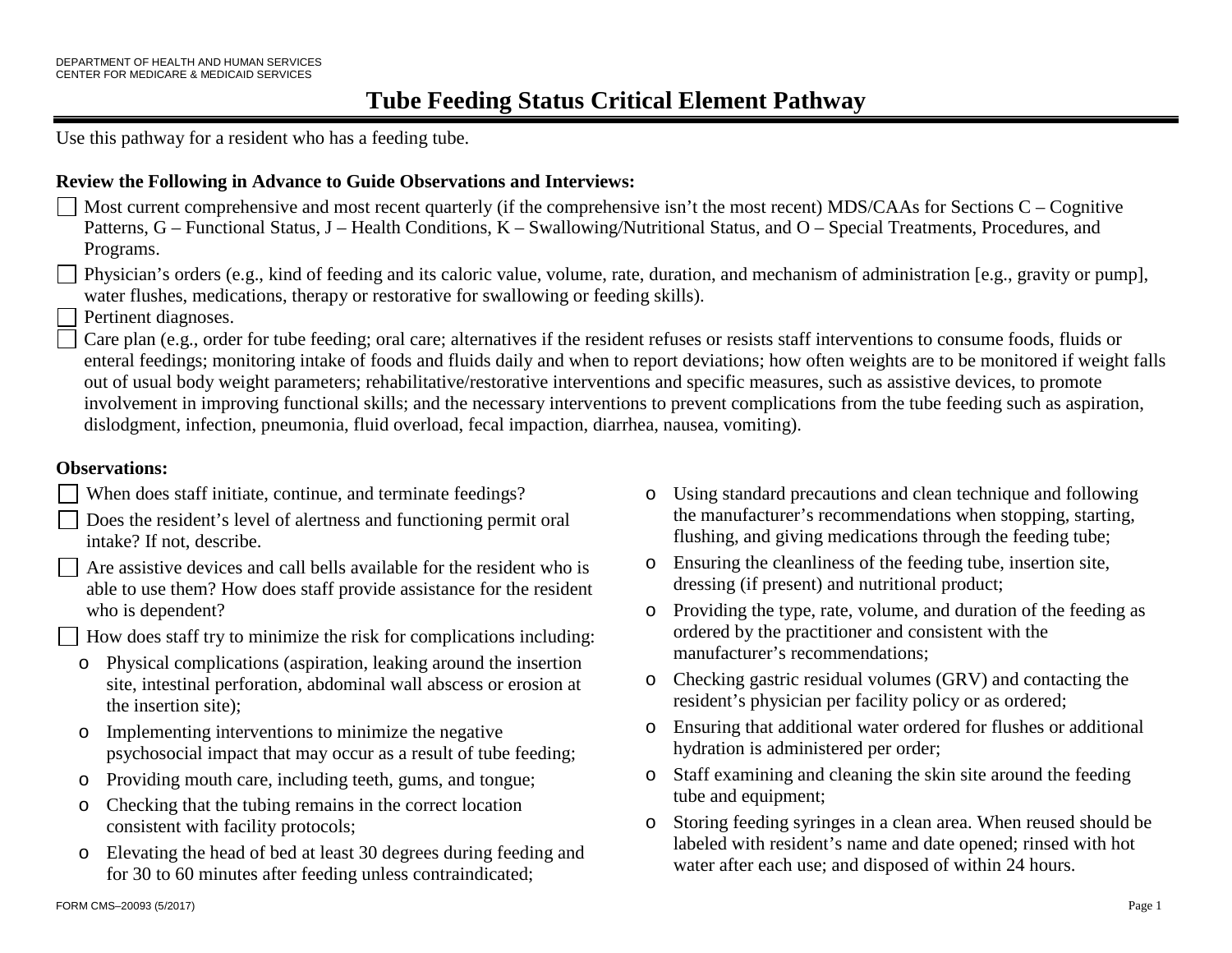$\mathbf{I}$ 

## **Tube Feeding Status Critical Element Pathway**

| risk of inadvertent removal of the tube?<br>(e.g., labeling the formula with the date and time the formula was<br>hung and flow rate)?<br>During the provision of care, what are staff practices for handling,<br>hang-time, and changing tube-feeding bags? Is it consistent with<br>How does staff implement care-planned interventions?<br>standards of practice for infection control and manufacturer<br>How does staff provide therapy or restorative care to improve<br>instructions?<br>swallowing or feeding skills, if indicated?<br>Does staff wash hands thoroughly and apply clean gloves before<br>$\circ$<br>Is the resident resistant to assistance or refusing food or liquids?<br>handling the formula, delivery system, or feeding tube;<br>How does staff respond?<br>How does staff maintain a clean work area, equipment, and<br>$\circ$<br>delivery system;<br>Does staff not touch any part of delivery system that comes into<br>$\circ$<br>contact with the formula? Do they maintain proper storage and<br>handling of the formula; |
|----------------------------------------------------------------------------------------------------------------------------------------------------------------------------------------------------------------------------------------------------------------------------------------------------------------------------------------------------------------------------------------------------------------------------------------------------------------------------------------------------------------------------------------------------------------------------------------------------------------------------------------------------------------------------------------------------------------------------------------------------------------------------------------------------------------------------------------------------------------------------------------------------------------------------------------------------------------------------------------------------------------------------------------------------------------|
|----------------------------------------------------------------------------------------------------------------------------------------------------------------------------------------------------------------------------------------------------------------------------------------------------------------------------------------------------------------------------------------------------------------------------------------------------------------------------------------------------------------------------------------------------------------------------------------------------------------------------------------------------------------------------------------------------------------------------------------------------------------------------------------------------------------------------------------------------------------------------------------------------------------------------------------------------------------------------------------------------------------------------------------------------------------|

- o How does staff maintain proper temperature of formula during storage and delivery? Do they cover opened, unused formula, and store it in the refrigerator per facility policy; and
- o Does staff avoid adding water, colorants, medications, or other substances directly to the formula? If not, describe.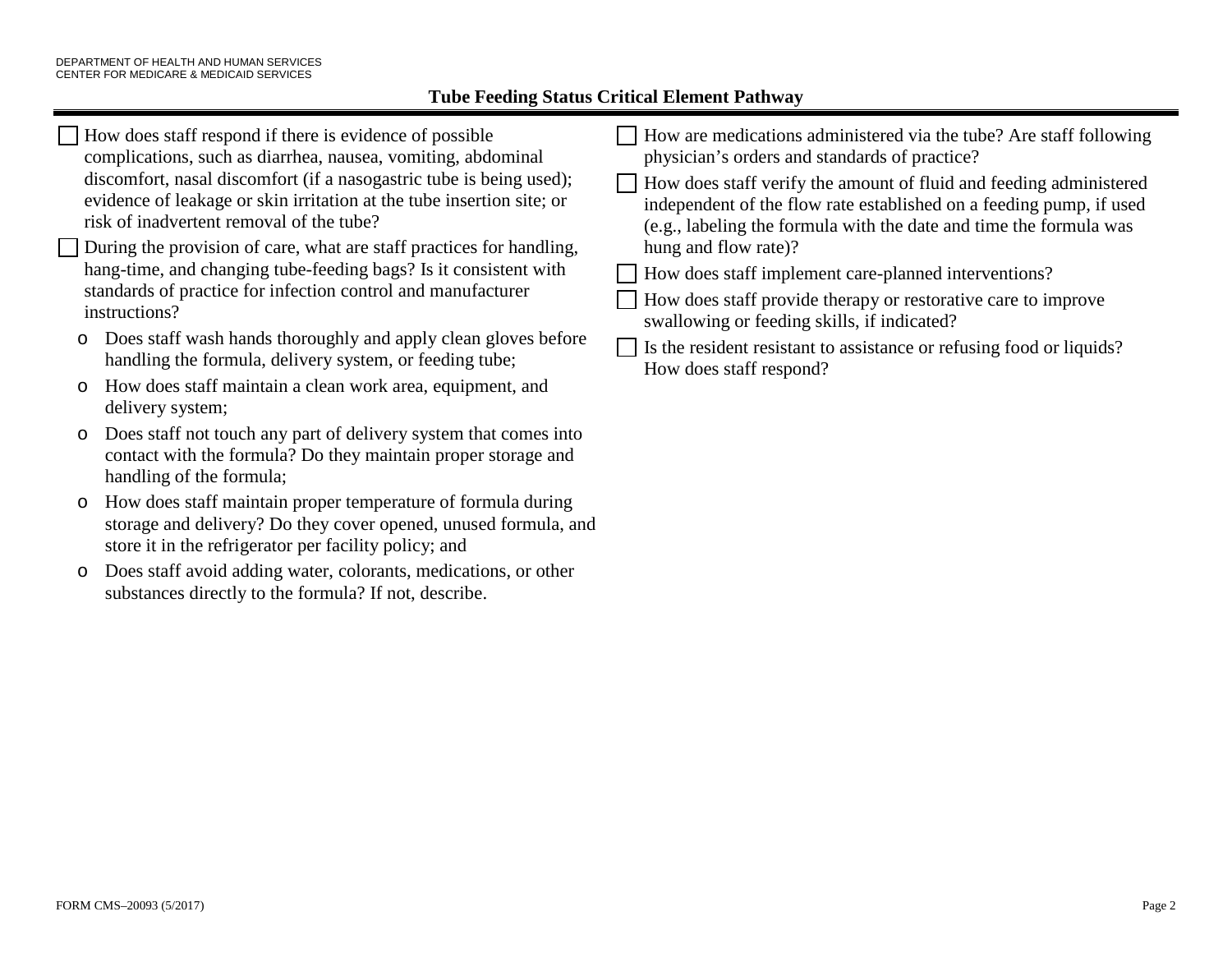| <b>Resident, Resident Representative, or Family Interview:</b>                                                                                                                                                                                                                                                                                                                                                                                                                                                                                                                                                                                                                                                                                |                                                                                                                                                                                                                                                                                                                                                                                                                                                                                                                                                                                                                                                                                                                                                                                                                         |  |  |  |
|-----------------------------------------------------------------------------------------------------------------------------------------------------------------------------------------------------------------------------------------------------------------------------------------------------------------------------------------------------------------------------------------------------------------------------------------------------------------------------------------------------------------------------------------------------------------------------------------------------------------------------------------------------------------------------------------------------------------------------------------------|-------------------------------------------------------------------------------------------------------------------------------------------------------------------------------------------------------------------------------------------------------------------------------------------------------------------------------------------------------------------------------------------------------------------------------------------------------------------------------------------------------------------------------------------------------------------------------------------------------------------------------------------------------------------------------------------------------------------------------------------------------------------------------------------------------------------------|--|--|--|
| How does staff involve you in the development of the care plan<br>including goals and approaches?                                                                                                                                                                                                                                                                                                                                                                                                                                                                                                                                                                                                                                             | Has staff talked to you about the continued necessity of the feeding<br>tube?                                                                                                                                                                                                                                                                                                                                                                                                                                                                                                                                                                                                                                                                                                                                           |  |  |  |
| How does staff ensure the interventions reflect your choices and<br>preferences?<br>How have you responded to the tube feeding?<br>How did staff try to maintain your food intake prior to inserting a<br>feeding tube (e.g., identifying underlying causes of anorexia, hand<br>feeding, changing food consistency, texture, form, offering alternate<br>food choices, or providing assistive devices)?<br>What did staff tell you about the relevant benefits and risks of tube<br>feeding? How were you involved in discussing alternatives and<br>making the decision about using a feeding tube?<br>What significant physical, functional, or psychosocial changes have<br>you experienced? What has staff done to address any concerns? | How have you felt since the feeding tube was placed?<br>Have you had recent nausea, vomiting, diarrhea, abdominal<br>cramping, inadequate nutrition, or aspiration? If so, what did staff<br>do?<br>What is the facility doing to help you eat again, if possible?<br>Has the tube accidentally dislodged? If so, what happened? How did<br>staff respond?<br>If the resident has a naso-gastric tube: How long do you expect to<br>have the naso-gastric tube? What did staff tell you about the<br>possibility of a gastrostomy tube?                                                                                                                                                                                                                                                                                 |  |  |  |
| <b>Staff Interviews (Nursing Aides, Nurse, DON, Practitioner)</b>                                                                                                                                                                                                                                                                                                                                                                                                                                                                                                                                                                                                                                                                             |                                                                                                                                                                                                                                                                                                                                                                                                                                                                                                                                                                                                                                                                                                                                                                                                                         |  |  |  |
| What was the cause of the decreased oral intake/weight loss or<br>impaired nutrition? What attempts were made to maintain oral intake<br>prior to the insertion of a feeding tube?<br>What risks and benefits were discussed with the resident or resident<br>representative before consent was obtained to insert tube? What<br>alternatives to the feeding tube were discussed?<br>What are the specific care needs for the resident (e.g., special<br>positioning, personal care, insertion site care, amount of feeding<br>taken in)?                                                                                                                                                                                                     | How did you determine what the resident's nutritional and hydration<br>needs are? How do you ensure the resident's nutritional and<br>hydration needs are being met, such as periodically weighing the<br>resident? How did you decide whether the tube feeding was<br>adequate to maintain acceptable nutrition and hydration parameters<br>or when to reevaluate and make adjustments?<br>What complaints have been voiced or exhibited by the resident?<br>What physical or psychosocial complications has the resident<br>experienced that may be associated with the tube feeding (e.g.,<br>nausea or vomiting, diarrhea, pain associated with the tube,<br>abdominal discomfort, depression, withdrawal)? How have these<br>concerns been addressed?<br>How do you ensure the care plan is implemented correctly? |  |  |  |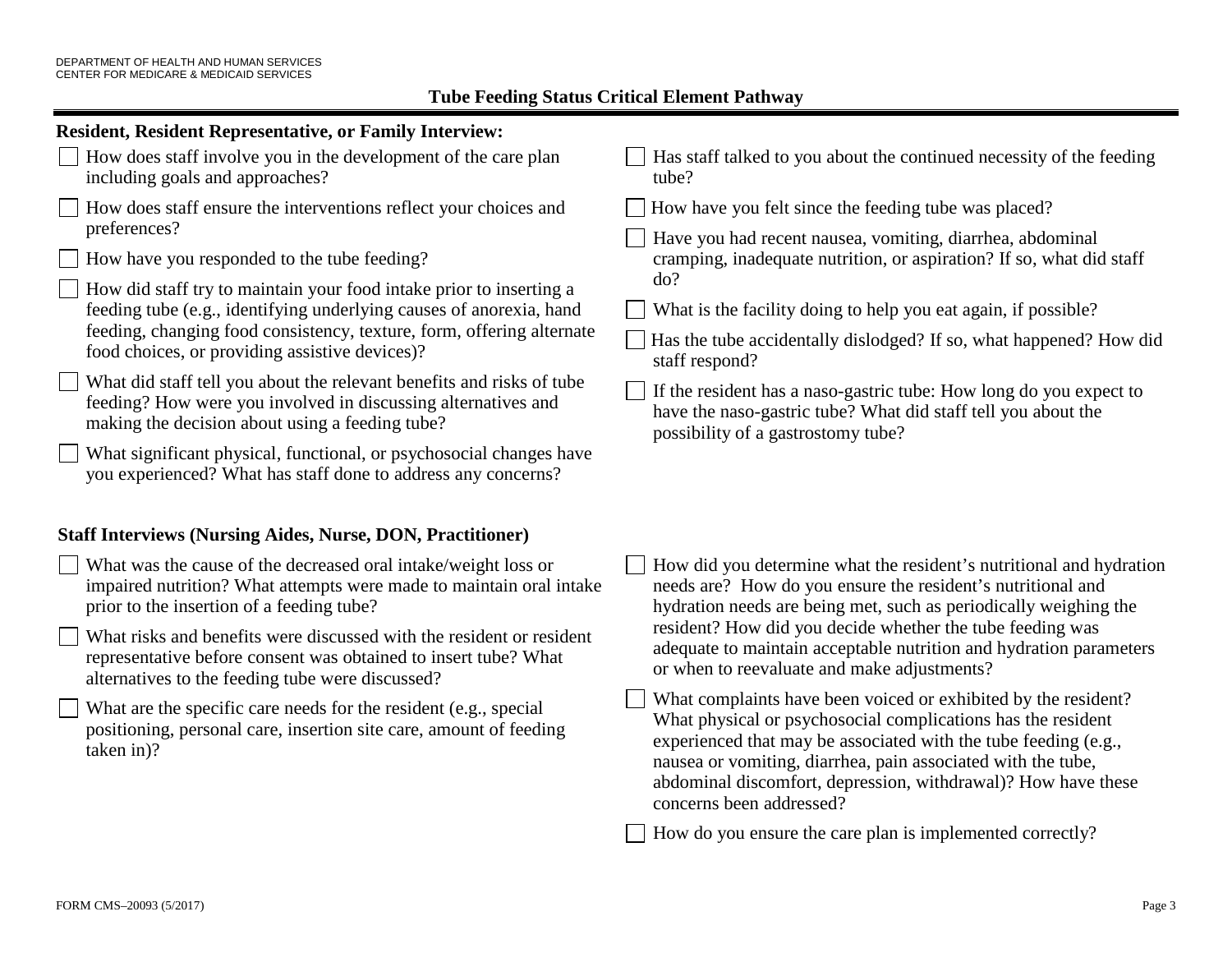# **Tube Feeding Status Critical Element Pathway**

| What periodic reassessment and discussion with the resident or<br>resident representative has occurred regarding the continued<br>appropriateness/necessity of the feeding tube?<br>How do you monitor and check that the feeding tube is in the right<br>location?<br>How do you provide care for the feeding tube (e.g., how to secure a<br>feeding tube externally, provision of needed personal, skin, oral, and<br>nasal care to the resident, how to examine and clean the insertion<br>site, and whether staff can define the frequency and volume used for<br>flushing)?<br>What conditions and circumstances would require a tube to be<br>changed?                                                                                                                                                                                                                             | How do you manage and monitor the rate of flow (e.g., use of<br>gravity flow, use of a pump or period evaluation of the amount of<br>feeding being administered for consistency with orders)?<br>Are staff who are providing care and services to the resident who<br>has a feeding tube aware of, competent in, and utilizing facility<br>protocols regarding feeding tube nutrition and care? If not, describe.<br>What, when, and to whom do you report concerns with tube<br>feedings or potential complications from tube feeding?<br>What do you do if the resident requests food or fluids and they are<br>NPO? |
|------------------------------------------------------------------------------------------------------------------------------------------------------------------------------------------------------------------------------------------------------------------------------------------------------------------------------------------------------------------------------------------------------------------------------------------------------------------------------------------------------------------------------------------------------------------------------------------------------------------------------------------------------------------------------------------------------------------------------------------------------------------------------------------------------------------------------------------------------------------------------------------|------------------------------------------------------------------------------------------------------------------------------------------------------------------------------------------------------------------------------------------------------------------------------------------------------------------------------------------------------------------------------------------------------------------------------------------------------------------------------------------------------------------------------------------------------------------------------------------------------------------------|
| <b>Interview Staff Responsible for Oversight and Training:</b><br>How did the facility determine the resident was at risk for impaired<br>nutrition, identify and address causes of impaired nutrition, and<br>determine that use of a feeding tube was clinically indicated?<br>What circumstances led to the placement of the feeding tube (e.g.,<br>if/when the tube was placed in another facility)?<br>What were the calculated nutritional needs for the resident? How do<br>you ensure that the resident receives close to the calculated amount of<br>nutrition daily?<br>How does staff monitor the resident for the benefits and risks related<br>to a feeding tube? How have you addressed adverse consequences of<br>the feeding tube (e.g., altered mood, nausea and vomiting, pain, or<br>restraint use to try to prevent the resident from removing the feeding<br>tube)? | How are staff trained and directed regarding management of feeding<br>tubes, tube feedings in general, and in addressing any specific issues<br>related to this individual resident?<br>How does the facility periodically reassess the resident for the<br>continued appropriateness/necessity of the feeding tube? How do<br>you ensure the care plan was revised and implemented, as necessary,<br>with input from the resident or resident representative?<br>Note: If care plan concerns are noted, interview staff responsible for<br>care planning as to the rationale for the current plan of care.            |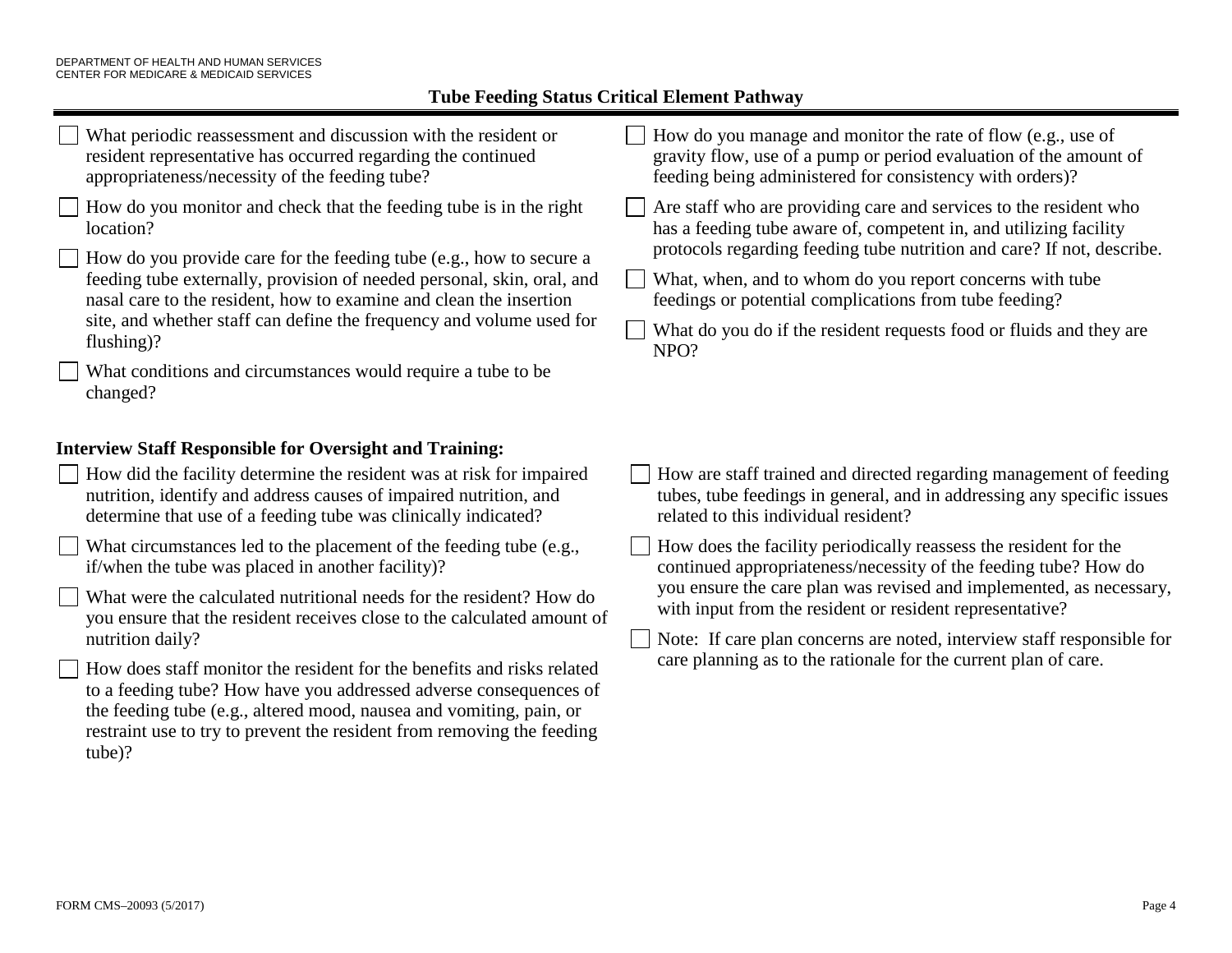## **Record Review:**

| Review MDS, CAAs, tube feeding records, interdisciplinary progress<br>notes, and any other available assessments regarding the rationale for<br>feeding tube insertion and the potential to restore normal eating skills,<br>including the interventions tried to avoid using the feeding tube<br>before its insertion, restore oral intake after tube insertion, and<br>prevent potential complications.<br>What is the clinically pertinent rationale for using the feeding tube?<br>What was the assessment of the resident's nutritional status,<br>$\circ$<br>which may include usual food and fluid intake, pertinent<br>laboratory values, appetite, and usual weight and weight changes; | Is there documentation of informed consent? Was the resident or<br>resident representative made aware of the risks and benefits of a<br>feeding tube? Were alternatives to a feeding tube discussed?<br>Prior to inserting a feeding tube, did the prescriber review the<br>resident's choices, instructions, and goals, including all relevant<br>information that may be identified in advance directives?<br>How does staff monitor for actual or potential complications related<br>to the tube feeding and how does staff address the complications?<br>If a resident was admitted with a tube feeding, was a baseline care<br>plan developed within the first 48 hours to meet the needs of the<br>resident?<br>Is the care plan comprehensive? Does it instruct staff on how to<br>check for placement and how often? Does it address identified<br>needs, measureable goals, resident involvement, treatment<br>preferences, choices, and plan to restore eating skills if possible?<br>Has the care plan been revised to reflect any changes?<br>For a resident receiving hospice services, is the most recent hospice<br>care plan included?<br>Did staff notify the practitioner if they suspected or identified a<br>concern with the resident's ability to maintain adequate oral intake |
|--------------------------------------------------------------------------------------------------------------------------------------------------------------------------------------------------------------------------------------------------------------------------------------------------------------------------------------------------------------------------------------------------------------------------------------------------------------------------------------------------------------------------------------------------------------------------------------------------------------------------------------------------------------------------------------------------|-------------------------------------------------------------------------------------------------------------------------------------------------------------------------------------------------------------------------------------------------------------------------------------------------------------------------------------------------------------------------------------------------------------------------------------------------------------------------------------------------------------------------------------------------------------------------------------------------------------------------------------------------------------------------------------------------------------------------------------------------------------------------------------------------------------------------------------------------------------------------------------------------------------------------------------------------------------------------------------------------------------------------------------------------------------------------------------------------------------------------------------------------------------------------------------------------------------------------------------------------------------------------------------------------------|
| What was the assessment of the resident's clinical status, which<br>$\circ$<br>may include the ability to chew, swallow, and digest food and<br>fluid; underlying conditions affecting those abilities (e.g., coma,<br>stroke, esophageal stricture, potentially correctable malnutrition<br>that cannot be improved sufficiently by oral intake alone); factors                                                                                                                                                                                                                                                                                                                                 |                                                                                                                                                                                                                                                                                                                                                                                                                                                                                                                                                                                                                                                                                                                                                                                                                                                                                                                                                                                                                                                                                                                                                                                                                                                                                                       |
| affecting appetite and intake (e.g., medications known to affect<br>appetite, taste, or nutrition utilization); and prognosis;<br>What relevant functional and psychosocial factors (e.g., inability<br>$\circ$<br>to sufficiently feed self, stroke or neurological injury that results<br>in loss of appetite, psychosis that prevents eating) does the<br>resident have;                                                                                                                                                                                                                                                                                                                      |                                                                                                                                                                                                                                                                                                                                                                                                                                                                                                                                                                                                                                                                                                                                                                                                                                                                                                                                                                                                                                                                                                                                                                                                                                                                                                       |
| What interventions were tried prior to the decision to use a<br>$\circ$<br>feeding tube? What was the resident's response to them;                                                                                                                                                                                                                                                                                                                                                                                                                                                                                                                                                               | or complications related to use of the feeding tube?<br>Was the resident or resident representative notified of any changes in                                                                                                                                                                                                                                                                                                                                                                                                                                                                                                                                                                                                                                                                                                                                                                                                                                                                                                                                                                                                                                                                                                                                                                        |
| What was the calculation of free water for residents being fed by<br>$\circ$                                                                                                                                                                                                                                                                                                                                                                                                                                                                                                                                                                                                                     | condition in relation to the feeding tube or inability to take nutrition<br>orally?                                                                                                                                                                                                                                                                                                                                                                                                                                                                                                                                                                                                                                                                                                                                                                                                                                                                                                                                                                                                                                                                                                                                                                                                                   |
| a naso-gastric or gastrostomy tube;<br>Are there plans for removal of a tube, including the functional<br>$\circ$<br>status of the resident and anticipated level of participation with<br>rehabilitation to improve nutrition, hydration, and restore eating<br>skills? If not, why; and                                                                                                                                                                                                                                                                                                                                                                                                        | If concerns are identified, review the facility's policies and<br>procedures for tube feedings, staffing, staff training, and functional<br>responsibilities.<br>Review records of incidents and corrective actions related to feeding<br>tubes or documentation of staff knowledge and skills related to the<br>aspects of administering tube feeding.                                                                                                                                                                                                                                                                                                                                                                                                                                                                                                                                                                                                                                                                                                                                                                                                                                                                                                                                               |
| What review has occurred of medications known to cause a<br>$\circ$<br>drug/nutrient interaction or having side effects potentially<br>affecting food intake or enjoyment by affecting taste or causing<br>anorexia, increasing weight, causing diuresis, or associated with                                                                                                                                                                                                                                                                                                                                                                                                                     |                                                                                                                                                                                                                                                                                                                                                                                                                                                                                                                                                                                                                                                                                                                                                                                                                                                                                                                                                                                                                                                                                                                                                                                                                                                                                                       |

GI bleeding such as Coumadin or NSAIDs?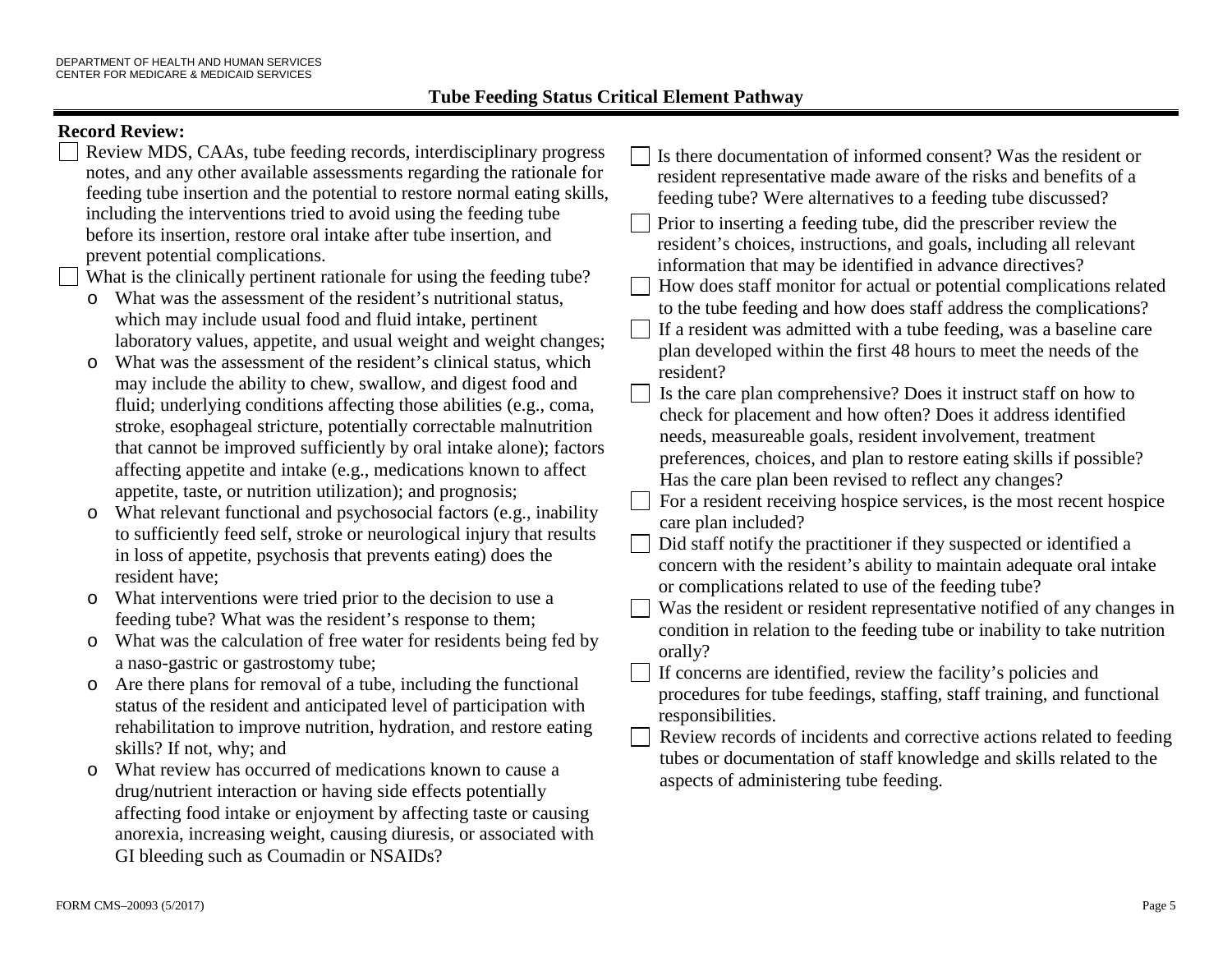## **Critical Element Decisions:**

- 1) Did the facility provide appropriate treatment and services to:
	- o Ensure that a resident is not fed by enteral methods unless the resident's clinical condition demonstrates that use of enteral feeding was unavoidable?
	- o Prevent complications for a resident who receives enteral feeding?
	- o Restore the resident's normal eating skills, if possible?

If No, cite F693

- 2) Did the staff use appropriate hand hygiene practices and implement appropriate standard precautions when assisting with tube feeding? If No, cite F880
- 3) For the newly admitted residents and if applicable based on the concern under investigation, did the facility develop and implement a baseline care plan, within 48 hours of admission that included the minimum healthcare information necessary to properly care for the immediate needs of the resident? Did the resident and resident representative receive a written summary of the baseline care plan that he/she was able to understand? If No, cite F655

NA, the resident did not have an admission since the previous survey OR the care or service was not necessary to be included in a baseline care plan.

4) If the condition or risks were present at the time of the required comprehensive assessment, did the facility comprehensively assess the resident's physical, mental, and psychosocial needs to identify the risks and/or to determine underlying causes, to the extent possible, and the impact upon the resident's function, mood, and cognition?

If No, cite F636

NA, condition/risks were identified after completion of the required comprehensive assessment and did not meet the criteria for a significant change MDS OR the resident was recently admitted and the comprehensive assessment was not yet required.

5) If there was a significant change in the resident's status, did the facility complete a significant change assessment within 14 days of determining the status change was significant?

If No, cite F637

NA, the initial comprehensive assessment had not yet been completed; therefore, a significant change in status assessment is not required OR the resident did not have a significant change in status.

6) Did staff who have the skills and qualifications to assess relevant care areas and who are knowledgeable about the resident's status, needs, strengths and areas of decline, accurately complete the resident assessment (i.e., comprehensive, quarterly, significant change in status)? If No, cite F641